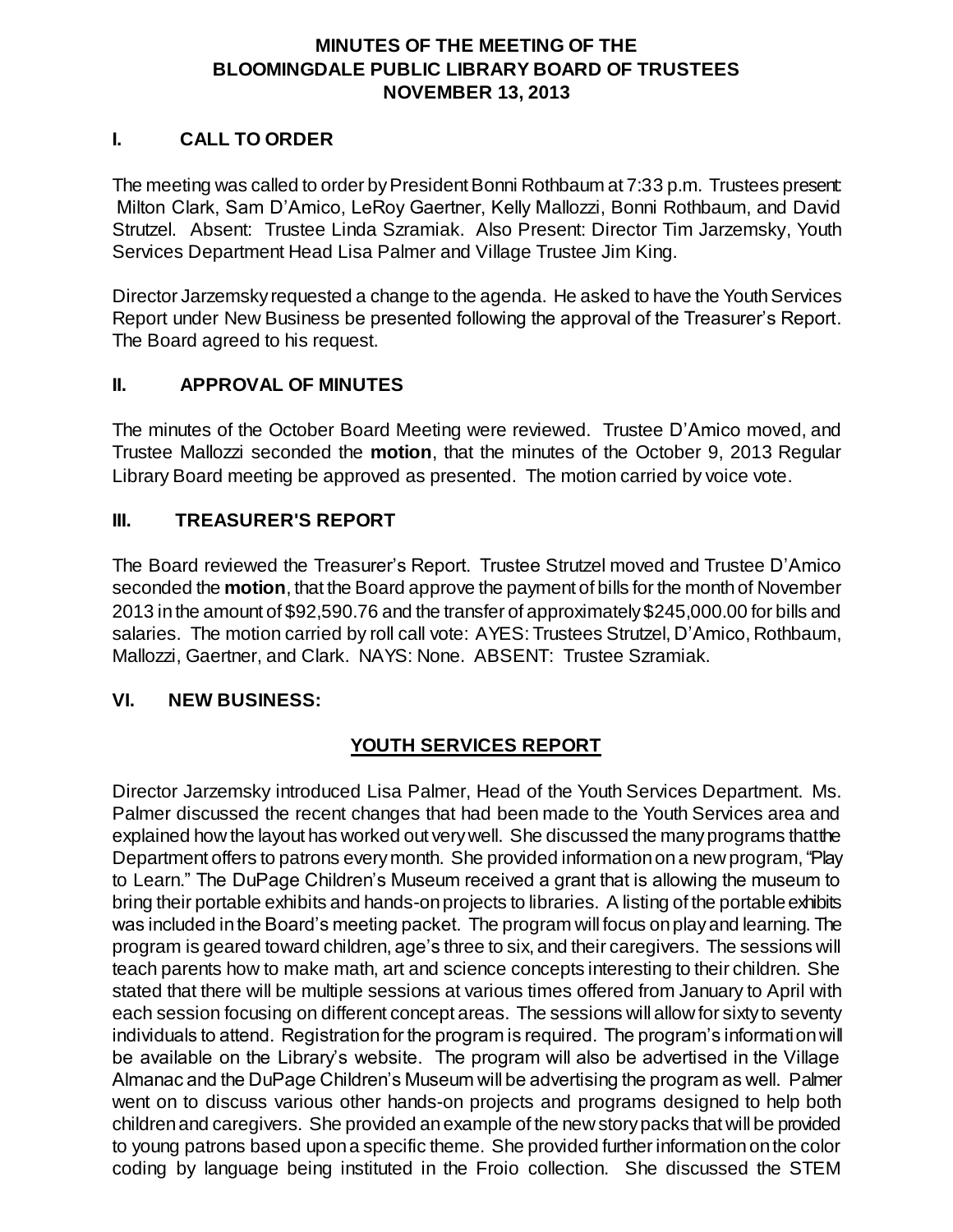programs being established through the use of Legos and iPad technology.

Removal from the Roll: Ms. Palmer leaves the meeting at 7:50 p.m.

## **IV. REPORTS**

# **LIBRARIAN**

Director Jarzemsky reported on the Halloween Party. The party was well attended by over 1,000 patrons. This year, the Library partnered with the Park District. Theyoffered activities that included sand art crafting, a pumpkin decorating contest and a petting zoo. The Library is looking forward to working with the Park District in the future. The event again included the participation and coordination with the Police Department and Fire Department. The On the Same Page book, *The Night Circus,* programs and events drew considerable patron participation. The ILA Conference was held in Chicago on October 15-17<sup>th</sup>. A number of staff attended and their reports on the conference experience were included in his report. Jarzemsky reported that Terry Yu resigned as a part-time shelver. Courtney Cosgriff was hired as the PR/Marketing Coordinator. Courtney's first day was October 21<sup>st</sup>. Jarzemsky reported that she has already begun adding items to the electronic signage and prepared the articles for the Almanac. The Board reviewed the various items contained in his report. Director Jarzemsky discussed the information concerning the On the Same Page wrap up information and the outreach program.

# **MONTHLY STATISTICS**

The Monthly Statistics were reviewed. Circulation was down by 9.5% compared to last year. Director Jarzemsky will be monitoring the changes in circulation.

## **STANDING COMMITTEES**

**PERSONNEL** - No report.

**POLICY** – No report.

**FINANCE** – No report.

**BUILDING AND GROUNDS** – Director Jarzemsky reported that new chairs were in place in the Conference Room and the Adult Computer Lab. The lab chairs were purchased and designed for long-term use. Mr. Cusack continues to swap out overhead light bulbs with LED lights. All the can lights have been replaced. The fire alarm has been inspected and certified. Director Jarzemsky stated that Mr. Cusack is doing a great job.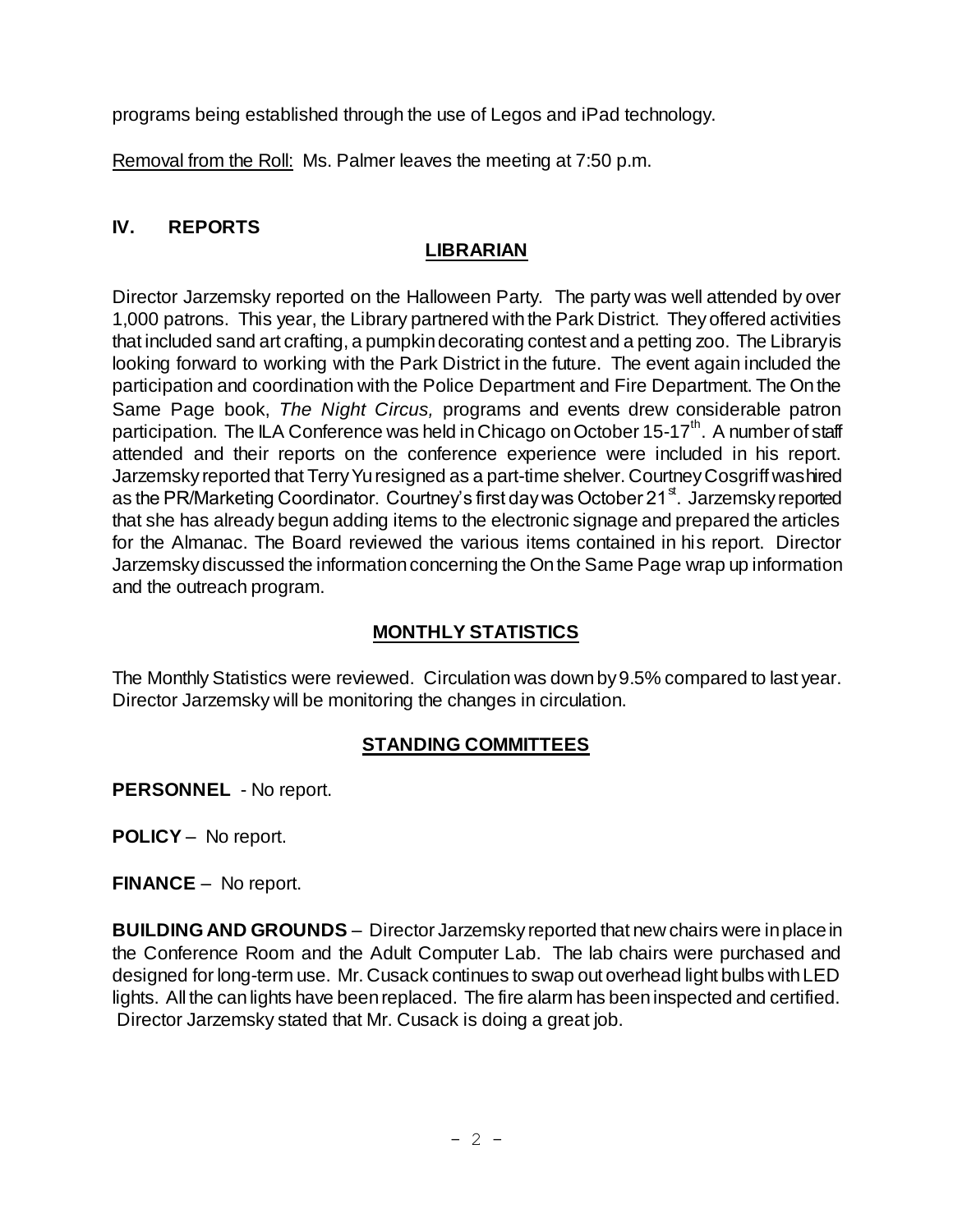## **IV. REPORTS (Continued)**

# **LIAISON REPORTS**

**LINC –** Director Jarzemsky stated that the November LINC meeting will be the last meeting of the two Board structure. The new Board will be made up of the nine (9) LINC library directors. Director Jarzemsky has been named the LINC Treasurer. The LINC budget will still be coming to the Library for approval as in past practice.

**VILLAGE** – Village Trustee Jim King provided updates on local business happenings and various changes occurring within the Village. He stated that Marklund Children's Home is proposing to expand and add a school for autistic children. A public hearing before the Plan Commission on their expansion plans is scheduled for November 19. Round One, a bowling, ping pong, billiards establishment, is interested in opening in Stratford Square Mall. They will be appearing before the Plan Commission on December 3 with their plans. The results of the Residential Survey will be presented in the upcoming issue of the Village Almanac. Changes to the Village website are anticipated to occur by next summer. The Village is working with the Park District on the Festival of Lights program in Old Town Bloomingdale. Trustee King agreed that the Halloween event was a great program for the residents and the Village was proud to work with the Library on the project. King discussed various other businesses that opened recently in the Village.

Removal from the Roll: Village Trustee King leaves the meeting at 8:15 p.m.

**FRIENDS OF THE LIBRARY** – Director Jarzemsky thanked the Friends for their purchase of the Christmas trees for Snowman Crossing. The Friends will be decorating their tree on Saturday, November 30. They will also be assisting with the Holiday Open House. The next meeting of the Friends will be January 15, 2014.

**BIG** - The October BIG meeting was hosted by Glenbard High School District 87. Director Jarzemsky reported on the discussions at the meeting.

#### **V. UNFINISHED BUSINESS:**

## **CONCEALED CARRY SIGNAGE**

Director Jarzemsky discussed the Illinois concealed carry law and how it applies to the Library. Patrons are not allowed to carry a concealed weapon into the library. The State Police have made available the official sign to indicate a concealed carry ban. The correct signage has been placed on the doors to the Library. Staff has been made aware of how to handle a patron who enters the library with a concealed weapon.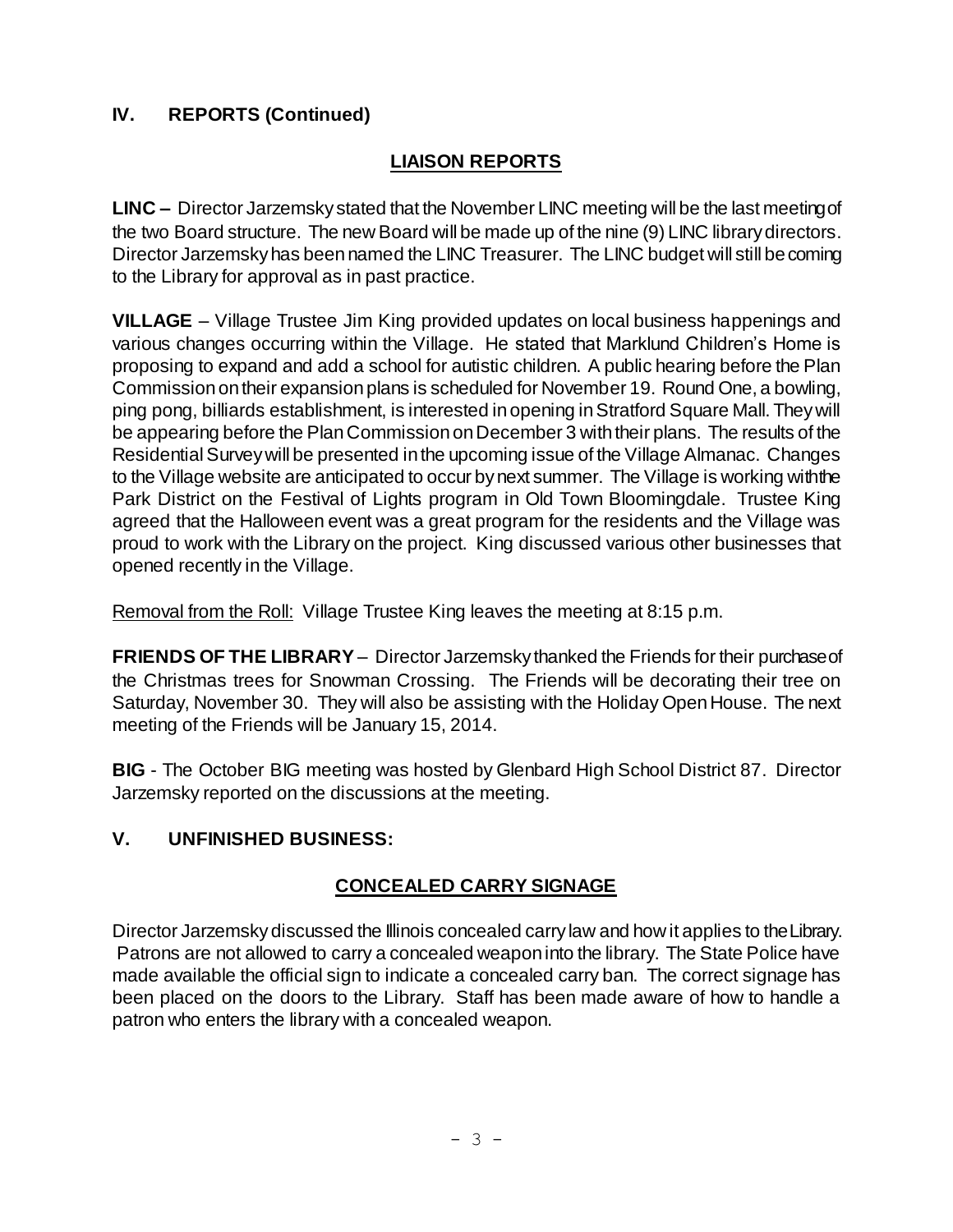#### **VI. NEW BUSINESS:**

### **YOUTH SERVICES REPORT**

Based upon the consent by the Board to a change in the agenda, the Youth Services report was given following the approval of the Treasurer's Report.

#### **HOLIDAY CLOSINGS 2014**

Director Jarzemsky stated that included in the Board's packet is a calendar with the dates that the Library would be closed in 2014. He reviewed the calendar with the Board. Trustee Rothbaum moved, and Trustee Strutzel seconded the **motion**, that the Board approve the 2014 Library Closings dates as presented. The motion carried by voice vote.

#### **SNOW & ICE CONTROL PROCEDURES**

Director Jarzemsky stated that the Library is very grateful for the help that the Village provides in snow removal. The Village does a very good job in cleaning the parking lot and sidewalks and has been very responsive to any concerns about ice or snow problems. The snow and ice procedures are provided so that there is a clear communications structure.

### **ENTERPRISE OPAC**

Director Jarzemsky stated that SirsiDynix Enterprise is a new online public access catalog (OPAC). The new catalog will allow patrons a number of search options and will highlight new additions of books, DVDs and kids materials. The new catalog will also feature book cover displays and the New York Times best-seller lists. Staff has been in training on the new system which will be available to patrons on Sunday, December 1, 2013.

#### **AXIS 360 E- BOOK PRODUCT**

Director Jarzemsky stated that the Secretary of State and Illinois State Library awarded an ebook grant to the Reaching Across Illinois Library System (RAILS) in the amount of \$985,219. The library has signed up to participate in the Axis 360 shared collection which will allow the library to expand existing e-book and audio book services. Through the grant program, Baker & Taylor are offering discounted pricing for libraries. Axis 360 is another digital media provider which will allow for downloading digital content through a free app called Blio. This new e-book collection is very extensive and includes a large number of materials for children. This new additional option should be available at the beginning of next year.

**VII. PUBLIC DISCUSSION:** No public was present.

#### **VIII. ANNOUNCEMENTS:**

The Holiday Open House will take place on Tuesday, December 3. Breakfast and Brunch with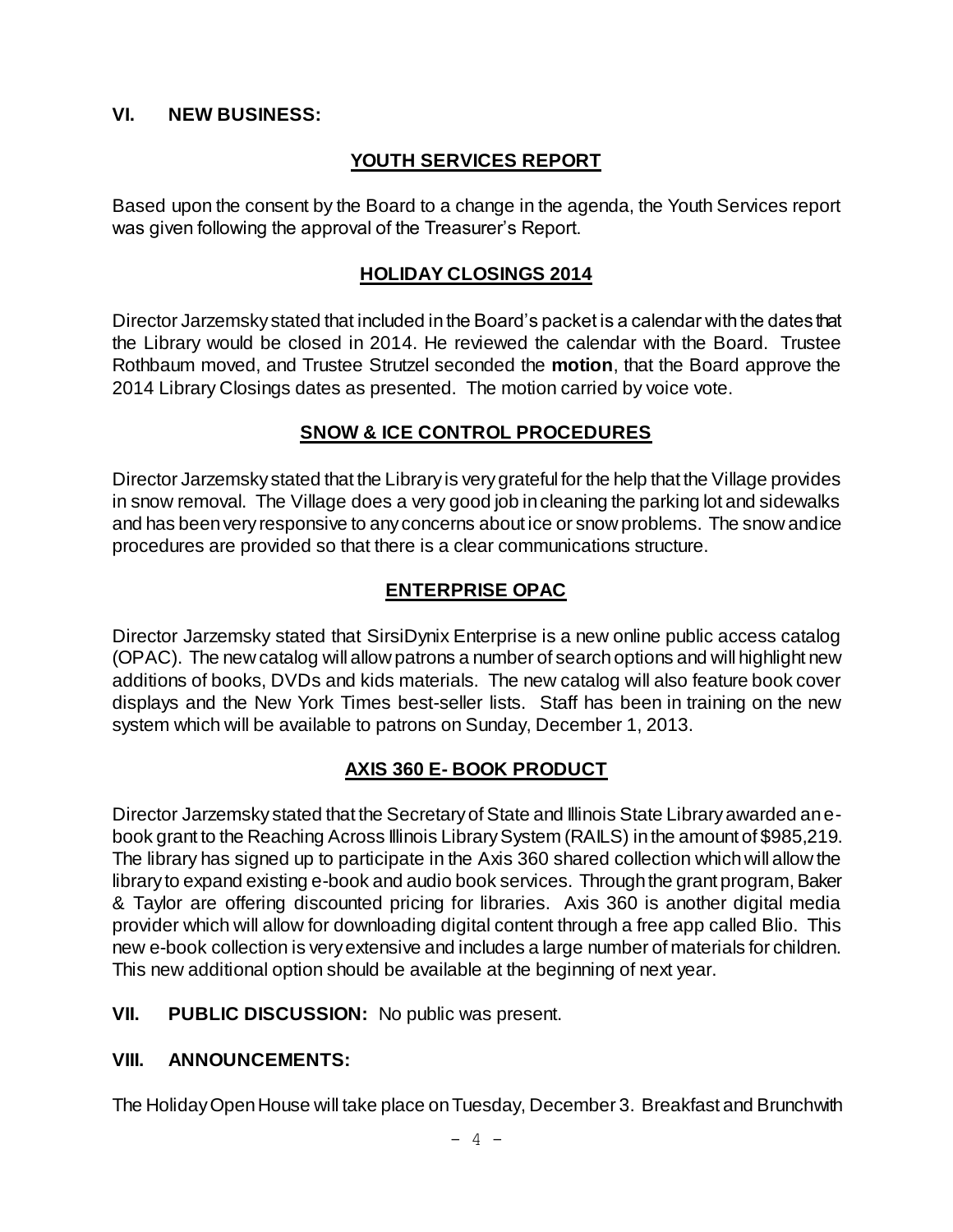Santa will be held on Saturday, December 14, 2013.